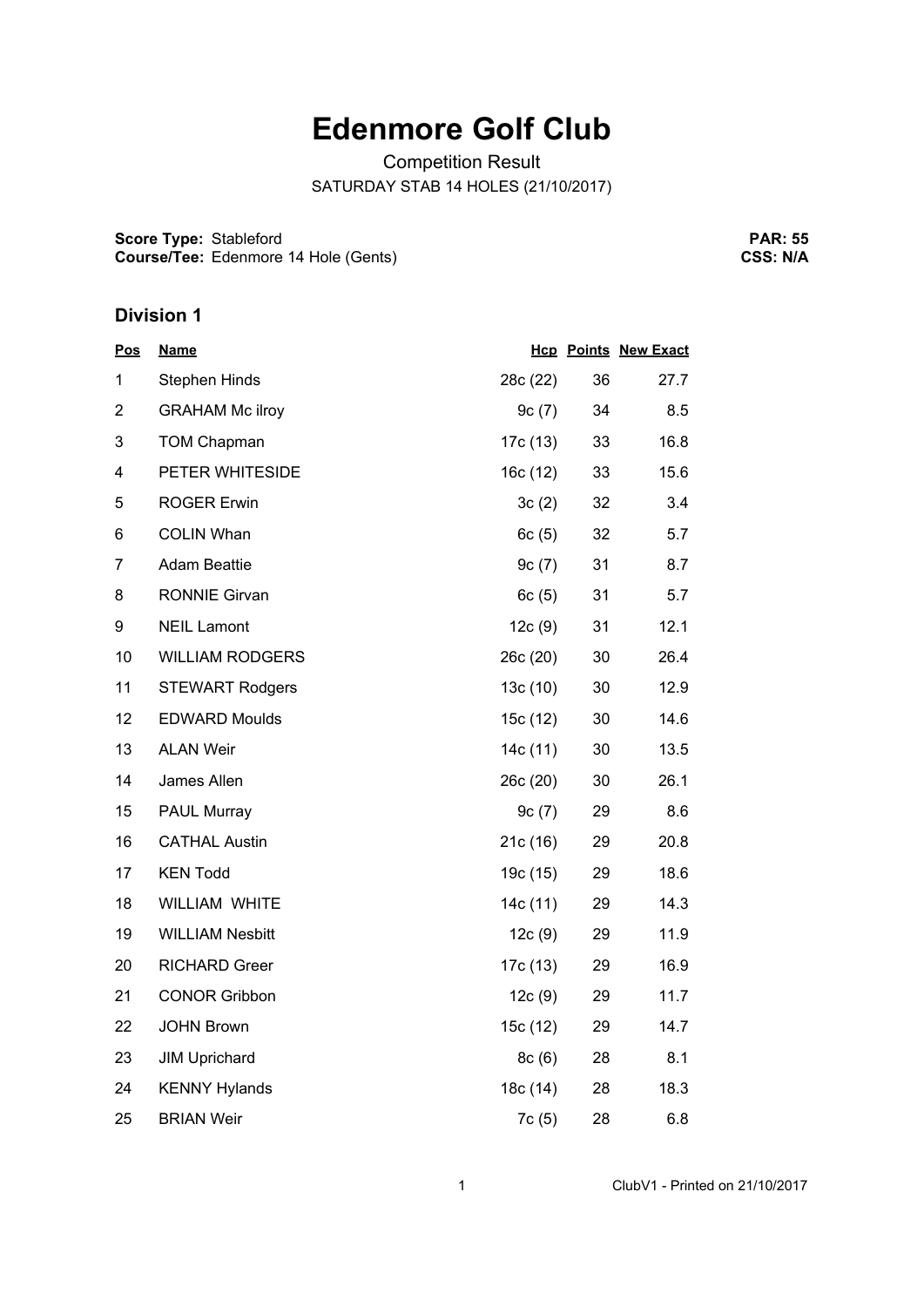# **Division 1**

| <u>Pos</u> | <b>Name</b>             |          |    | <b>Hcp Points New Exact</b> |
|------------|-------------------------|----------|----|-----------------------------|
| 26         | <b>SEAN Magill</b>      | 18c (14) | 28 | 17.6                        |
| 27         | Ciaran Connor           | 16c (12) | 28 | 16.4                        |
| 28         | <b>BRENDAN JAMISON</b>  | 14c (11) | 27 | 13.7                        |
| 29         | <b>AARON Robinson</b>   | 5 $c(4)$ | 27 | 5.4                         |
| 30         | <b>BRIAN Robinson</b>   | 13c(10)  | 27 | 12.7                        |
| 31         | <b>PHILLIP Hughes</b>   | 16c (12) | 27 | 16.1                        |
| 32         | <b>MARK Rainey</b>      | 19c (15) | 27 | 19.3                        |
| 33         | <b>STEPHEN Dunlop</b>   | 16c (12) | 27 | 16.0                        |
| 34         | PETER Nelson            | 20c(16)  | 27 | 19.9                        |
| 35         | Jonathan Mc gahey       | 16c(12)  | 27 | 15.6                        |
| 36         | PAUL Mc kay             | 14c (11) | 27 | 13.8                        |
| 37         | <b>JOHN Halliday</b>    | 18c (14) | 27 | 18.1                        |
| 38         | <b>DAMIEN Mullan</b>    | 22c (17) | 26 | 22.1                        |
| 39         | DEAGLAN O'hagan         | 4c(3)    | 26 | 3.8                         |
| 40         | <b>WILLIAM FERRIS</b>   | 17c (13) | 26 | 16.7                        |
| 41         | <b>RICHARD Swain</b>    | 12c(9)   | 26 | 11.8                        |
| 42         | <b>WILLIAM Lonsdale</b> | 18c (14) | 26 | 18.0                        |
| 43         | DESMOND Mc carthy       | 28c (22) | 26 | 27.8                        |
| 44         | <b>KENNY Mc Aleenon</b> | 8c(6)    | 26 | 8.3                         |
| 45         | <b>NATHAN Lamont</b>    | 7c (5)   | 26 | 7.4                         |
| 46         | <b>IAIN ROSS</b>        | 5 $c(4)$ | 26 | 5.2                         |
| 47         | <b>HUGH Mc kay</b>      | 12c(9)   | 26 | 12.0                        |
| 48         | <b>MARK Chapman</b>     | 25c (19) | 26 | 25.1                        |
| 49         | <b>PAUL Bradley</b>     | 9c(7)    | 26 | 8.8                         |
| 50         | DAVID Mc neill          | 14c (11) | 26 | 13.7                        |
| 51         | Ansley Graham           | 10c(8)   | 26 | 9.6                         |
| 52         | <b>STEPHEN Cummings</b> | 6c(5)    | 26 | 6.4                         |
| 53         | Michael Chapman         | 16c (12) | 26 | 15.7                        |
| 54         | <b>GERWYN Young</b>     | 11c(9)   | 25 | 11.0                        |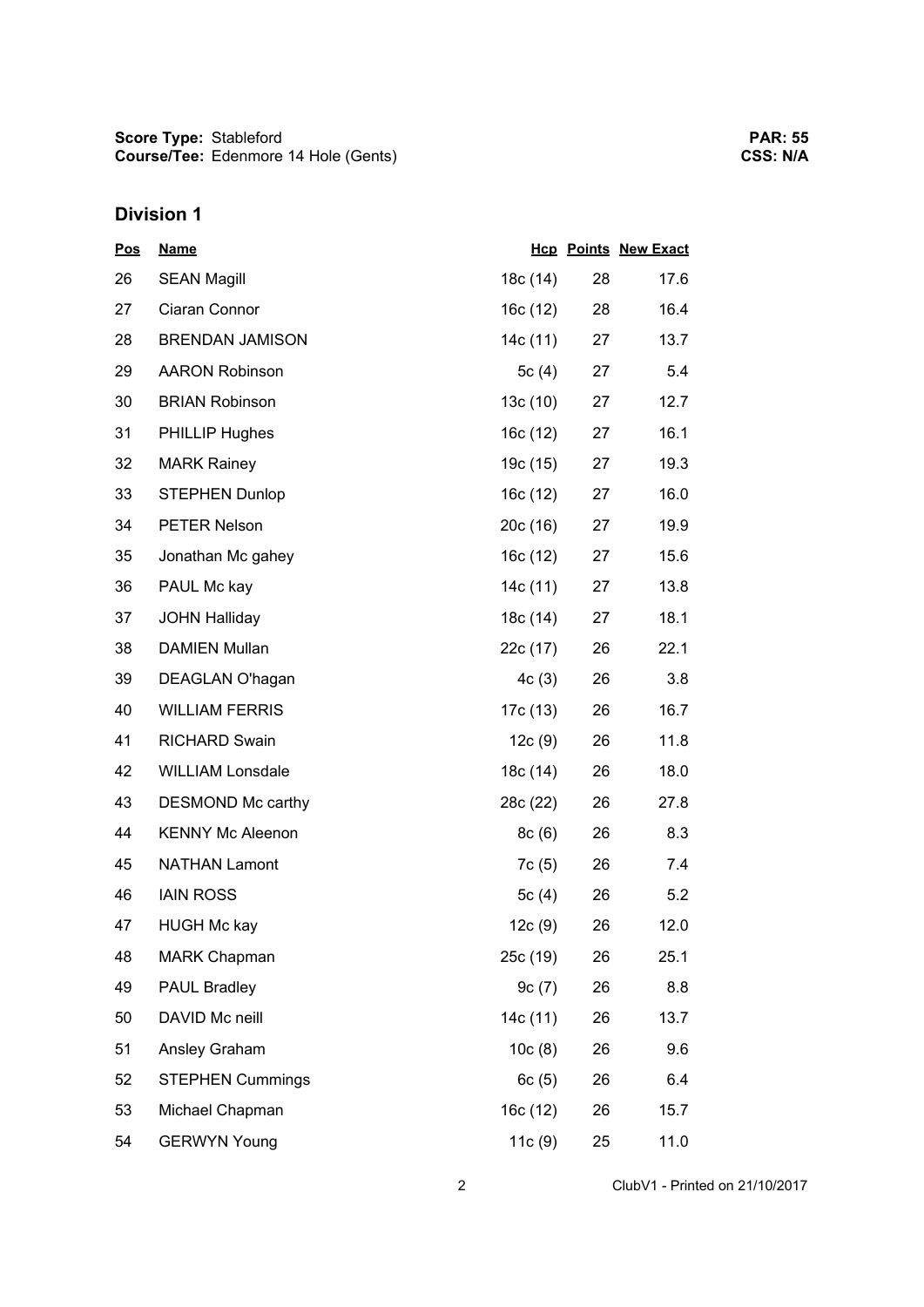# **Division 1**

| <u>Pos</u> | <b>Name</b>            |           |    | <b>Hcp Points New Exact</b> |
|------------|------------------------|-----------|----|-----------------------------|
| 55         | <b>JOHN Boyles</b>     | 8c(6)     | 25 | 7.9                         |
| 56         | <b>MARTIN Brunty</b>   | 13c(10)   | 25 | 13.2                        |
| 57         | <b>GEOFF Burrowes</b>  | 13c(10)   | 25 | 13.1                        |
| 58         | DAVID Mc ALEENON       | $-1c(-1)$ | 25 | $-1.0$                      |
| 59         | <b>PHILLIP Steele</b>  | 22c (17)  | 25 | 21.8                        |
| 60         | <b>PAUL Fleming</b>    | 14c (11)  | 25 | 14.3                        |
| 61         | NEIL Mc mullan         | 12c(9)    | 25 | 12.0                        |
| 62         | ROB Mc DOWELL          | 7c(5)     | 25 | 6.9                         |
| 63         | <b>GARY Latham</b>     | 20c(16)   | 25 | 19.8                        |
| 64         | <b>STEPHEN Andrews</b> | 8c(6)     | 24 | 7.7                         |
| 65         | <b>STEPHEN Hylands</b> | 7c(5)     | 24 | 7.2                         |
| 66         | <b>CLYDE Anderson</b>  | 12c(9)    | 24 | 12.2                        |
| 67         | <b>MATT Trimble</b>    | 26c (20)  | 24 | 25.8                        |
| 68         | <b>NIALL Moore</b>     | 10c(8)    | 24 | 9.5                         |
| 69         | <b>IAN Megarry</b>     | 13c(10)   | 24 | 12.8                        |
| 70         | <b>SAM Quigley</b>     | 26c (20)  | 23 | 26.0                        |
| 71         | <b>TONY Campbell</b>   | 12c(9)    | 23 | 12.2                        |
| 72         | Gerard Keenan          | 22c (17)  | 22 | 21.5                        |
| 73         | <b>KEVIN Kelly</b>     | 26c(20)   | 22 | 25.5                        |
| 74         | <b>HERBIE Boomer</b>   | 26c (20)  | 22 | 25.9                        |
| 75         | <b>CLIVE Knox</b>      | 10c(8)    | 21 | 9.5                         |
| 76         | Andrew Penny           | 13c (10)  | 21 | 12.8                        |
| 77         | <b>MICHAEL Watson</b>  | 5 $c(4)$  | 20 | 4.9                         |
| 78         | <b>DAVID Donnell</b>   | 27c (21)  | 20 | 27.4                        |
| 79         | <b>GARY Watson</b>     | 7c (5)    | 20 | 7.0                         |
| 80         | <b>KEITH Robinson</b>  | 16c (12)  | 19 | 15.7                        |
| 81         | Mark Fraser            | 19c (15)  | 18 | 18.8                        |
| 82         | <b>SEAN MC KEGNEY</b>  | 26c (20)  | 16 | 26.1                        |
| 83         | <b>ALAN Irwin</b>      | 24c (19)  | 16 | 24.3                        |